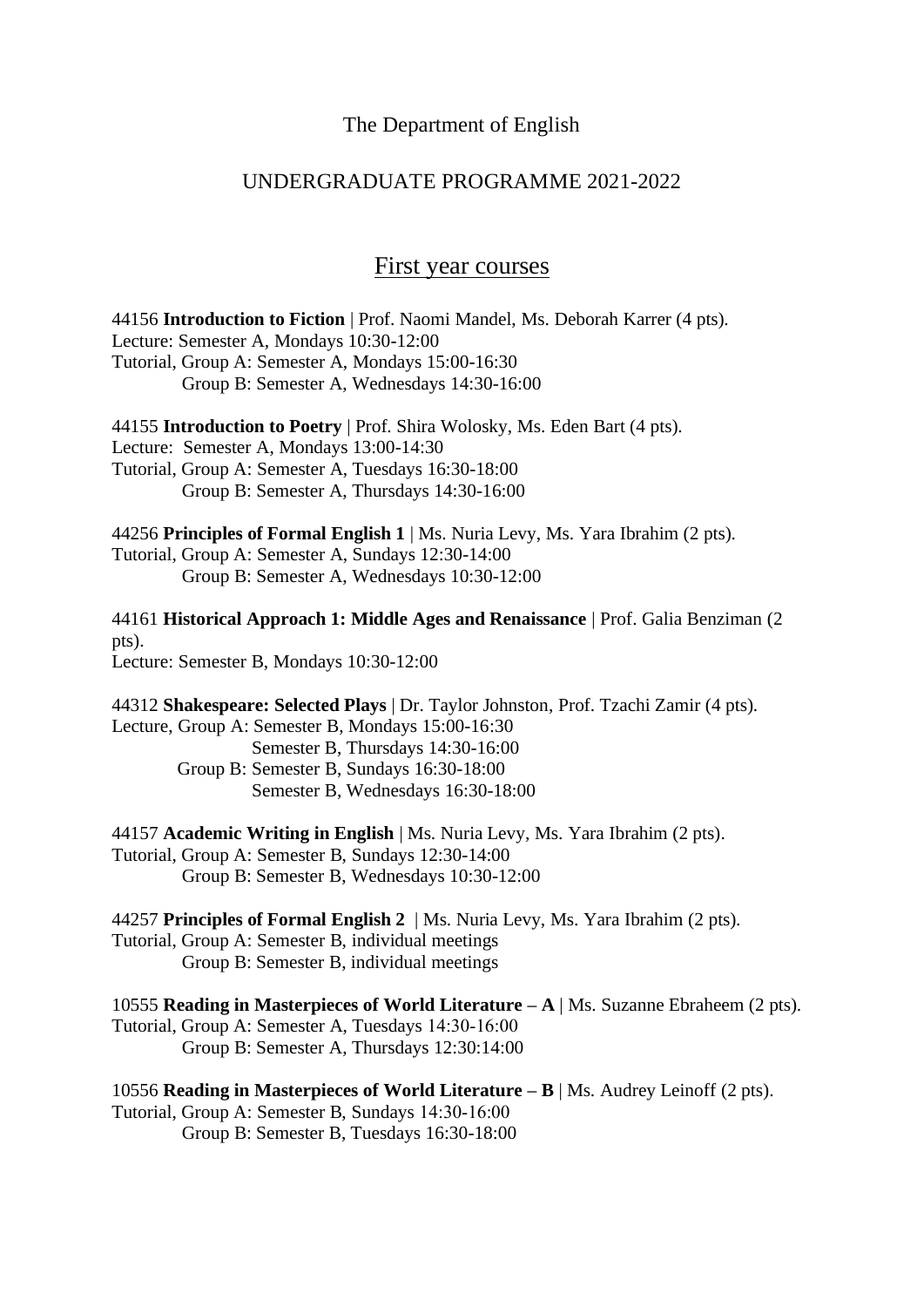# Second year courses

44310 **Historical Approach 2: Enlightenment, Romanticism, the Victorian era** | Prof. Galia Benziman (4 pts). Lecture: Semester A, Mondays 10:30-12:00

Semester A, Wednesdays 10:30-12:00

44357 **American Literature and Culture** | Prof. Naomi Mandel (4 pts). Lecture: Year-long, Tuesdays 14:30-16:00

44324 **The English and the American Novel – 19th Century** | Prof. Ruben Borg (4 pts). Seminar: Year-long, Thursdays 12:30-14:00

44303 **The English and the American Novel – 20th Century** | Prof. Yael Levin (4 pts). Seminar: Year-long, Tuesdays 12:30-14:00

44309 **Principles of Formal English – Advanced** | Ms. Nuria Levy (no credit pts). Tutorial: Semester A, individual meetings

10655 **20th Century Literatures: Basic Topics** | Mr. Ruben Weiss (2 pts.) Tutorial: Semester B, Thursdays 10:30-12:00

## Third year courses

44300 **Historical Approach 3: Modernism and Beyond** | Prof. Ruben Borg (2 pts). Lecture: Semester B, Wednesdays 12:30-14:00

44174 **Paranoid Hermeneutics: The Novel after the Death of the Novel** | Prof. Ruben Borg (4 pts). Seminar: Year-long, Wednesdays 16:30-18:00

44305 **Shakespearean Comedy** | Prof. Tzachi Zamir (2 pts). Seminar: Semester A, Mondays 10:30-12:00

44133 **Classic Science Fiction** | Prof. Naomi Mandel (2 pts). Seminar: Semester A, Tuesdays 10:30-12:00

44580 **American Poetry and Political Extremity: From the Harlem Renaissance to 9/11** | Dr. Karin Berkman (2 pts). Seminar: Semester A, Tuesdays 12:30-14:00

44139 **Writing Women in the Age of Chaucer** | Dr. Shachar Livne (2 pts). Seminar: Semester A, Wednesdays 12:30-14:00

44333 **Travel, Travellers and Pilgrimage in Medieval and Renaissance Literature** | Dr. Shachar Livne (2 pts). Seminar: Semester B, Tuesdays 14:30-16:00